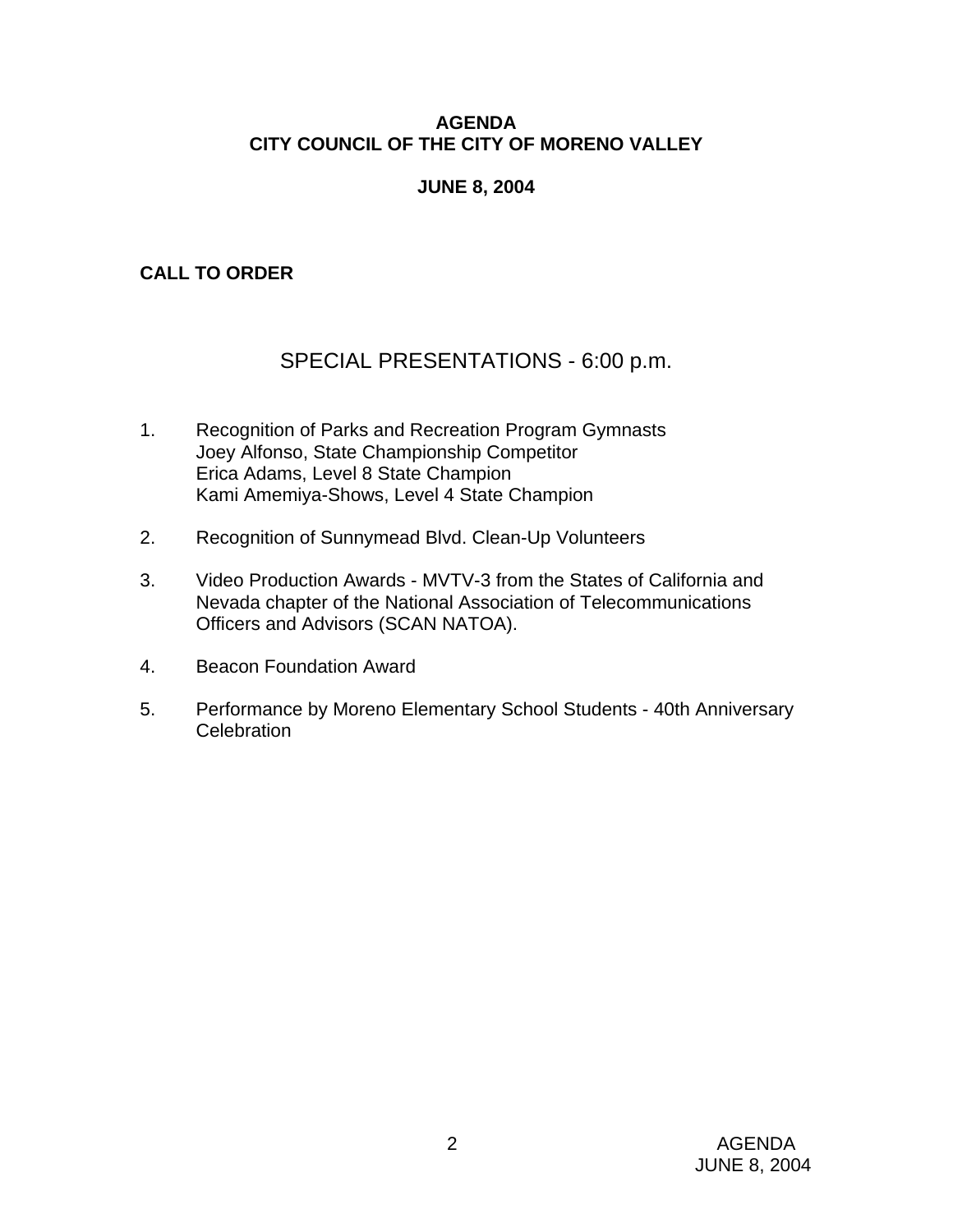#### **AGENDA JOINT MEETING OF THE CITY COUNCIL OF THE CITY OF MORENO VALLEY MORENO VALLEY COMMUNITY SERVICES DISTRICT COMMUNITY REDEVELOPMENT AGENCY OF THE CITY OF MORENO VALLEY AND THE BOARD OF LIBRARY TRUSTEES**

### **REGULAR MEETING - 6:30 P.M. JUNE 8, 2004**

**CALL TO ORDER** (Joint Meeting of the City Council of the City of Moreno Valley, Moreno Valley Community Services District, Community Redevelopment Agency of the City of Moreno Valley and the Board of Library Trustees - actions taken at the Joint Meeting are those of the Agency indicated on each Agenda item)

### **PLEDGE OF ALLEGIANCE**

**INVOCATION** – Ms. Parvaneh Byrth, Baha'is Faith of Moreno Valley

## **ROLL CALL**

## **INTRODUCTIONS**

PUBLIC COMMENTS **ON MATTERS ON THE AGENDA** WILL BE TAKEN UP AS THE ITEM IS CALLED FOR BUSINESS, BETWEEN STAFF'S REPORT AND CITY COUNCIL DELIBERATION (SPEAKER SLIPS MAY BE TURNED IN UNTIL THE ITEM IS CALLED FOR BUSINESS.) Those wishing to speak should submit a BLUE speaker slip to the Bailiff. There is a three-minute limit per person. All remarks and questions shall be addressed to the presiding officer or to the City Council and not to any individual Council member, staff member or other person.

PUBLIC COMMENTS **ON MATTERS NOT ON THE AGENDA** UNDER THE JURISDICTION OF THE CITY COUNCIL WILL BE HEARD PRIOR TO CITY COUNCIL REPORTS AND CLOSING COMMENTS. IN THE EVENT THAT THE AGENDA ITEM FOR SUCH PUBLIC COMMENTS HAS NOT BEEN CALLED BY 9:00 P.M., IT SHALL BE CALLED AS THE NEXT ITEM OF BUSINESS FOLLOWING THE CONCLUSION OF ANY ITEM BEING HEARD AT 9:00 P.M. Those wishing to speak should submit a BLUE speaker slip to the Bailiff. There is a three-minute limit per person. All remarks and questions shall be addressed to the presiding officer or to the City Council and not to any individual Council member, staff member or other person.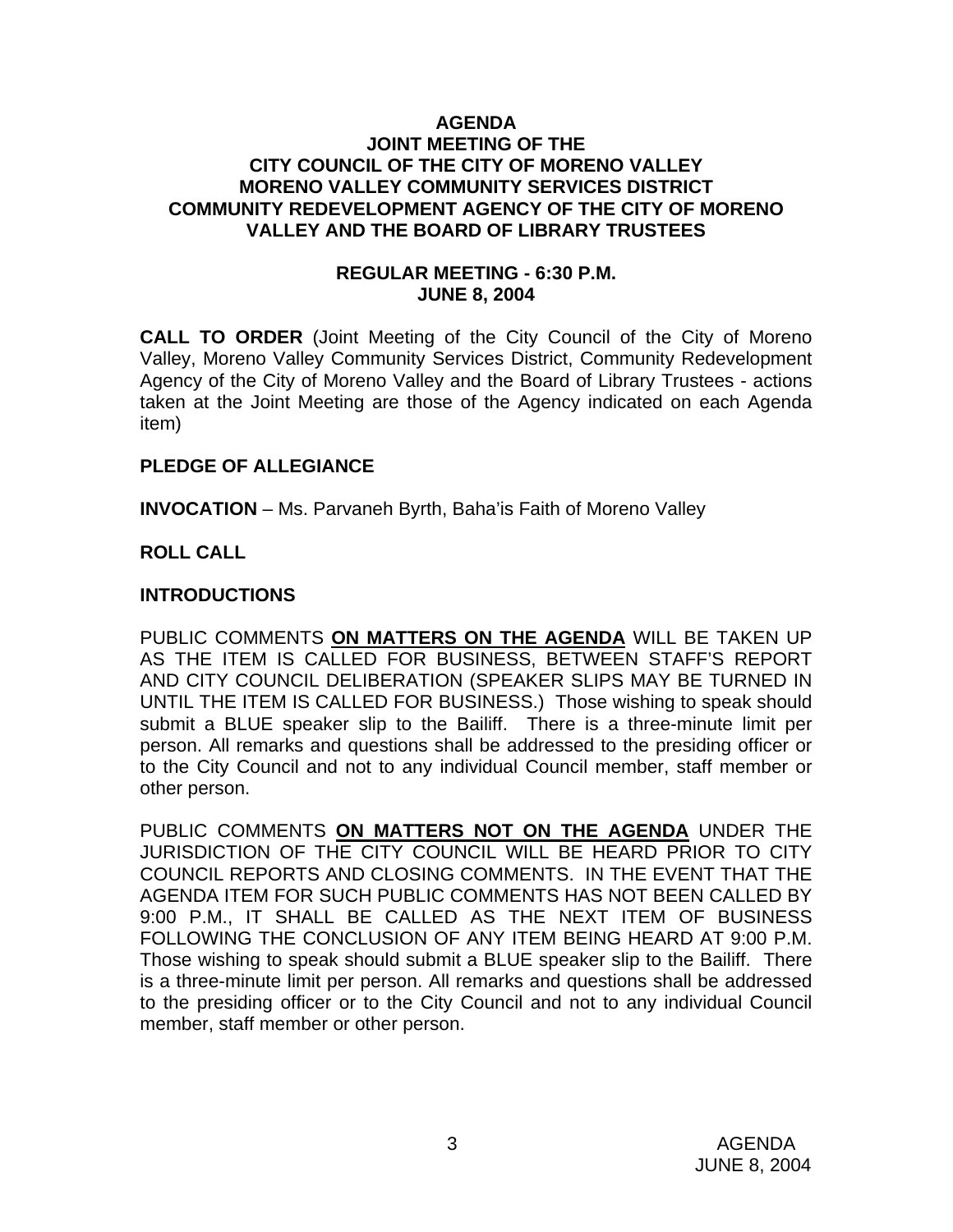### **JOINT CONSENT CALENDARS (SECTIONS A-D) OF THE CITY COUNCIL OF THE CITY OF MORENO VALLEY, MORENO VALLEY COMMUNITY SERVICES DISTRICT, COMMUNITY REDEVELOPMENT AGENCY OF THE CITY OF MORENO VALLEY, AND THE BOARD OF LIBRARY TRUSTEES**

All items listed under the Consent Calendars, Sections A, B, C, and D are considered to be routine and non-controversial, and may be enacted by one motion unless a member of the Council, Community Services District, Redevelopment Agency or the Board of Library Trustees requests that an item be removed for separate action. The motion to adopt the Consent Calendars is deemed to be a separate motion by each Agency and shall be so recorded by the City Clerk. Items withdrawn for report/discussion will be heard after public hearing items.

## **A. CONSENT CALENDAR** - **CITY COUNCIL**

- A1. ORDINANCES FIRST READING BY TITLE ONLY Recommendation: Waive reading of all Ordinance Introductions and read by title only.
- A2. MINUTES SPECIAL MEETING OF MAY 18, 2004 (Report of: City Clerk's Department) Recommendation: Approve as submitted.
- A3. MINUTES REGULAR MEETING OF MAY 25, 2004 (Report of: City Clerk's Department) Recommendation: Approve as submitted.
- A4. WARRANT REPORT APRIL 30, 2004 (Report of: Finance Department) Recommendation: Adopt Resolution No. 2004-37, approving the Warrant Report, dated April 30, 2004 in the total amount of \$18,069,797.03.

Resolution No. 2004-37

 A Resolution of the City Council of the City of Moreno Valley, California, Approving the Warrant Report Dated April 30, 2004

A5. ACCEPTANCE OF THE EXTENSION OF THE OFFICE TRAFFIC SAFETY (OTS) GRANT FUNDING "CALIFORNIA SEAT BELT COMPLIANCE CAMPAIGN" (Report of: Police Department) Recommendation: Accept the extension of the OTS Grant in the amount of \$58,282.00 entitled "California Seat Belt Compliance Campaign". This will allow the MVPD to provide directed enforcement during the statewide campaign. This campaign will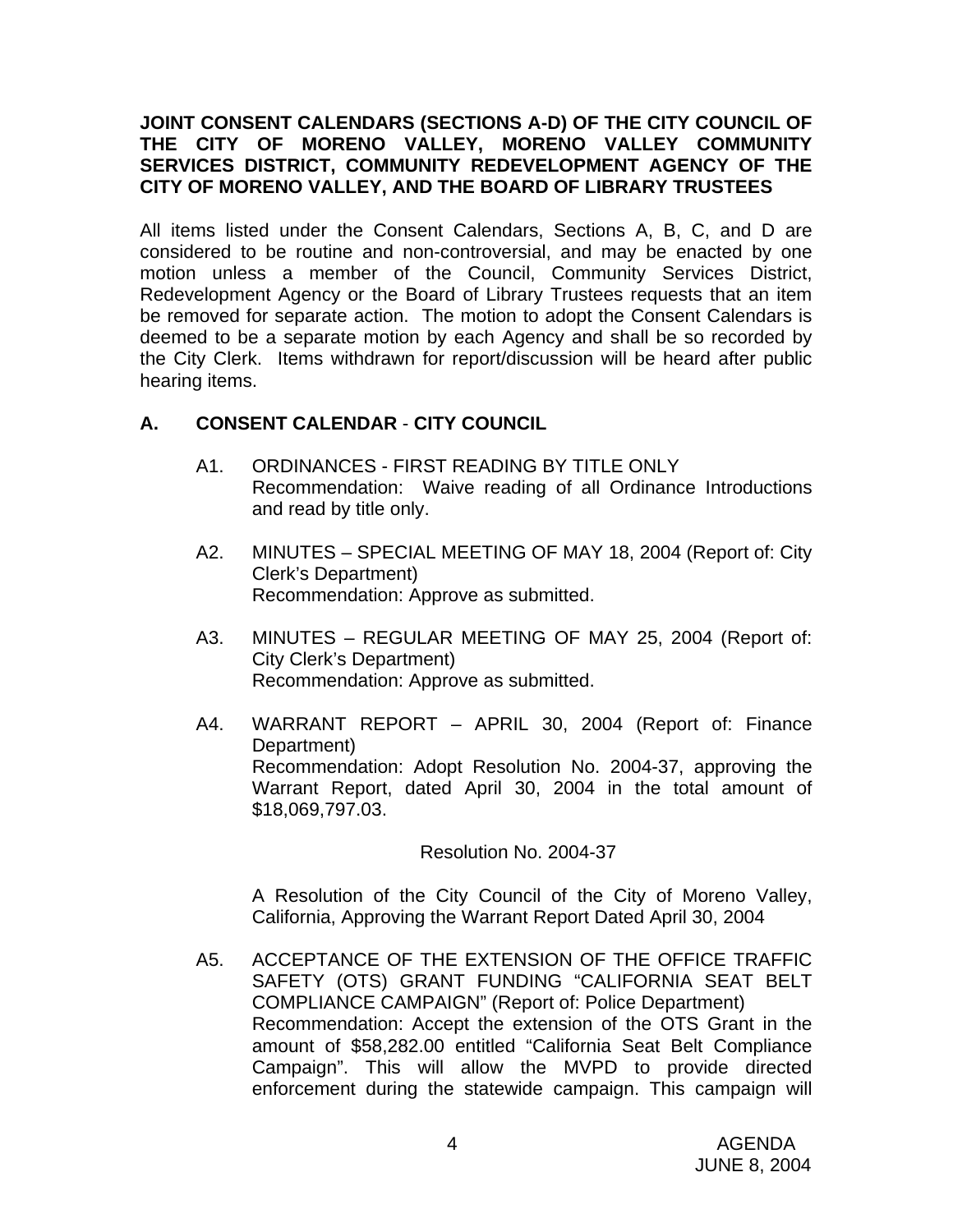coincide with the statewide campaign, which includes the Memorial Day Holiday period this year as well as one week in August, and the Labor Day Holiday period, and will be related to seat belt and child safety seat usage.

A6. APPROVAL OF RESOLUTION NO. 2004-41, SUMMARY VACATION OF PORTIONS OF THE EQUESTRIAN TRAIL WITHIN FINAL MAP 30300-1 SOUTH SIDE OF KRAMERIA AVENUE, EAST OF LASSELLE STREET SUBDIVIDER - MVR-MORENO VALLEY, LP (Report of: Public Works Department) Recommendation: Approve and adopt Resolution No. 2004-41, summarily vacating portions of the equestrian trail within Final Map 30300-1; and direct the City Clerk to certify said resolution and transmit a copy of the resolution to the County Recorder's office for recording.

#### Resolution No. 2004-41

 A Resolution of the City Council of the City of Moreno Valley, California, Ordering the Summary Vacation of Portions of the Equestrian Trail Within Final Map 30300-1

- A7. CONFLICT OF INTEREST CODE AGENCY REVIEW (Report of: City Clerk's Department) Recommendation: Direct each agency, which has adopted a Conflict of Interest Code pursuant to the provisions of the Political Reform Act of 1974 (Government Code §87100, et. seq.), to review its Conflict of Interest Code, and if a change is necessary, to submit its biennial report to the City Clerk no later than October 1, 2004.
- A8. APPROVE THE MEASURE "A" LOCAL STREETS AND ROADS FUND PROGRAM, FIVE-YEAR CAPITAL IMPROVEMENT PLAN, FISCAL YEARS 2005-2009 (Report of: Public Works Department) Recommendation: Approve the Measure "A" Local Streets and Roads Fund Program, Five-Year Capital Improvement Plan list of projects as identified in the document entitled Riverside County Transportation Commission (RCTC), Measure "A" Local Streets and Roads Fund Program. Fiscal Years 2005-2009 and authorize the submittal of the RCTC Measure "A" Local Fund Program, Fiscal Years 2005-200 9, and the Maintenance of Effort (MOE) Certification Statement.
- A9. REIMBURSEMENT TO KB HOME OF CITY APPROVED COSTS FOR IMPROVEMENTS TO THE EAST SIDE OF EMMA LANE, SOUTH OF IRIS AVENUE (Report of: Public Works Department) Recommendation: Authorize the payment of \$147,797.08 to KB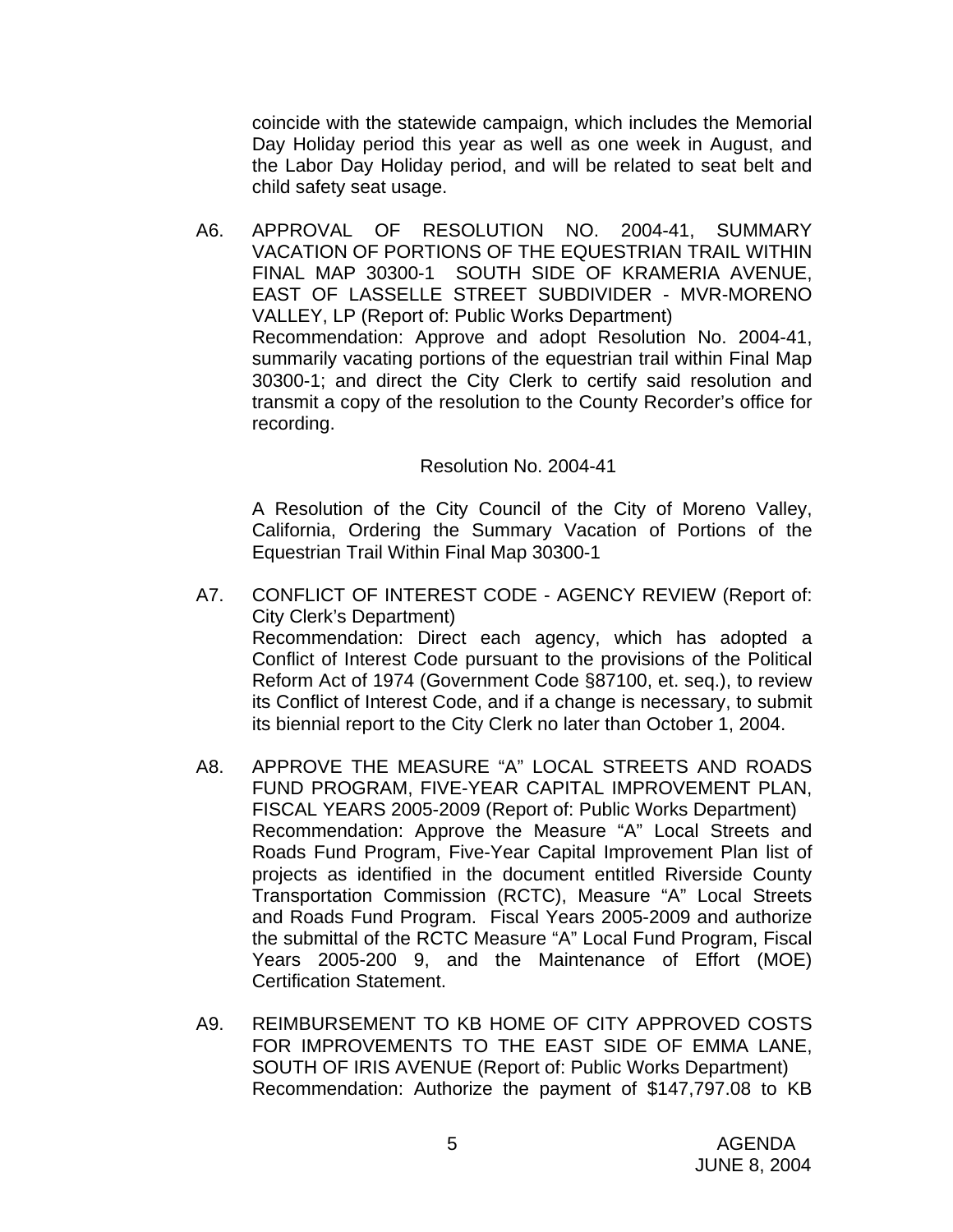Home for improvements constructed on behalf of the City of Moreno Valley on the east side of Emma Lane, South of Iris Avenue from the underground in lieu fee account number 359.2205.

- A10. AN INCREASE TO THE PURCHASE ORDER TO HOGLE-IRELAND, INC. FOR CONTRACT PLANNING STAFF SERVICES (Report of: Community and Economic Development) Recommendation: Authorize the Finance Director to increase the purchase order to Hogle-Ireland for contract planning staff services from \$60,000 to \$250,000. Funding for the contract is provided in Account No. 011.41310.6291.293; and authorize the City Manager to execute an amendment to the existing agreement for professional consultant services with Hogle-Ireland, Inc. for contract planning staff services, not to exceed \$250,000.
- A11. RESOLUTION NO. 2004-42 AUTHORIZING THE LEVY OF REGULATORY RATES ON THE RIVERSIDE COUNTY TAX ROLL FOR THE NATIONAL POLLUTANT DISCHARGE ELIMINATION SYSTEM (NPDES) FOR RESIDENTIAL DEVELOPMENTS (Report of: Public Works Department)

 Recommendation: Approve and adopt Resolution No. 2004-42 to authorize the National Pollutant Discharge Elimination System (NPDES) regulatory rate collection on the Riverside County tax roll for new residential developments.

### Resolution No. 2004-42

 A Resolution of the City Council of the City of Moreno Valley, California, Authorizing and Approving the Levy of the National Pollutant Discharge Elimination System (NPDES) Regulatory Rate on the County of Riverside Property Tax Roll

### **B. CONSENT CALENDAR** - **COMMUNITY SERVICES DISTRICT**

- B1. ORDINANCES FIRST READING BY TITLE ONLY Recommendation: Waive reading of all Ordinance Introductions and read by title only.
- B2. MINUTES SPECIAL MEETING OF MAY 18, 2004 (Report of: City Clerk's Department) Recommendation: Approve as submitted.
- B3. MINUTES REGULAR MEETING OF MAY 25, 2004 (Report of: City Clerk's Department) Recommendation: Approve as submitted.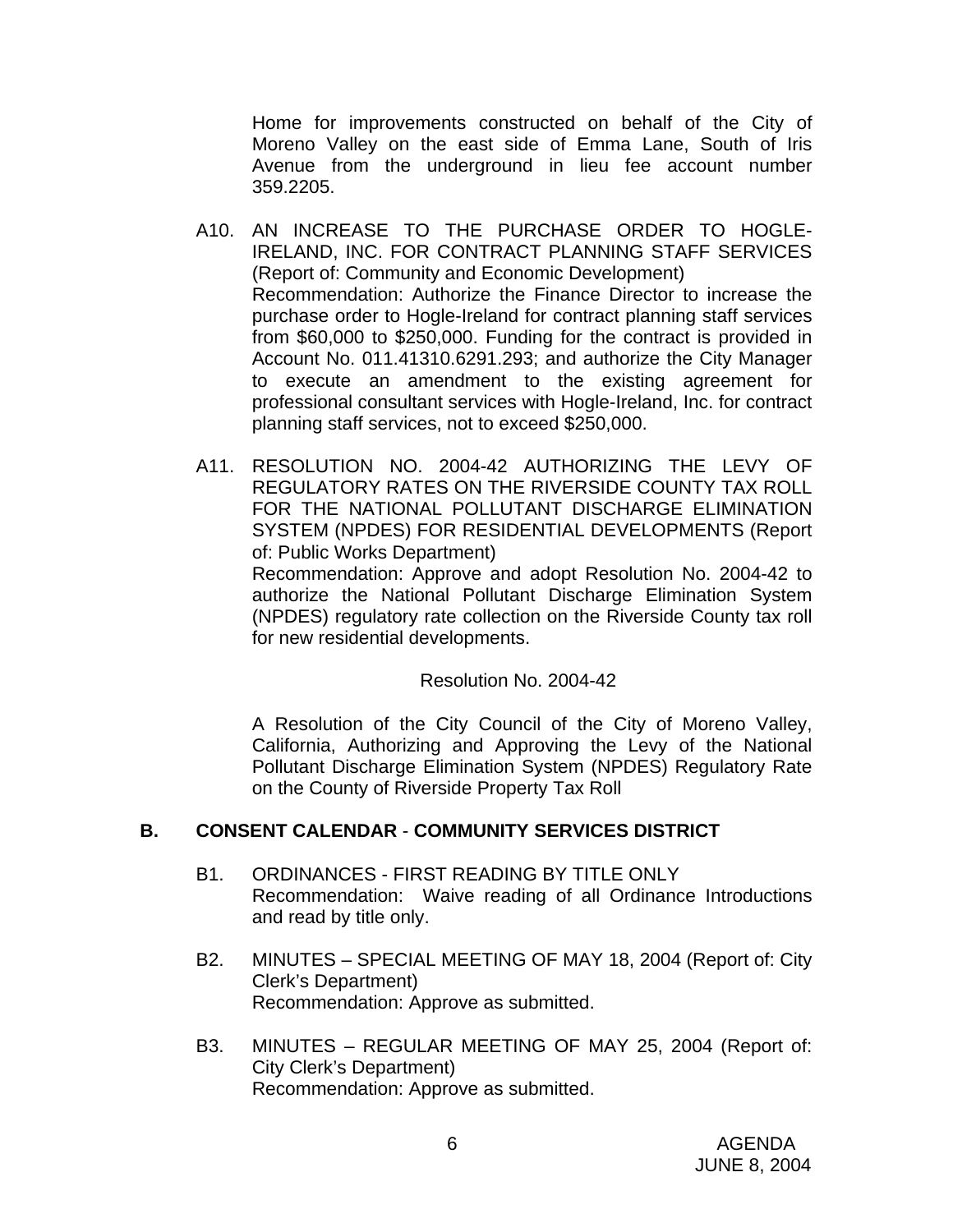- B4. REVISION TO PARK NAMING POLICY (Report of: Parks and Recreation Department) Recommendation: Adopt the revised Park Naming Policy.
- B5. EXTENSION OF CONTRACT PROJECT NO. E-4/03 MAINTENANCE OF EXTENSION LANDSCAPING AND IRRIGATION - MORENO VALLEY RANCH EAST (Report of: Public Works Department) Recommendation: Approve the Amendment to the Contract Agreement for MVCSD Project E-4/03 to extend the term of the contract for an additional one-year period; authorize the President of the MVCSD Board to execute said Amendment with Bemus Landscape, Inc., of Santa Ana, California; and authorize the Purchasing Manager, at the start of Fiscal Year 2004/05, to issue open purchase orders to Bemus Landscape, Inc. in the amounts of:
	- a.) One Hundred Thirty Thousand Nine Hundred Twenty Dollars and 96/100 (\$130,920.96) for Twelve Months of Base Maintenance Service; and
	- b.) Eighteen Thousand Thirty-Three Dollars and No/100 (\$18,033.00) for anticipated Additional Work per Section 3., paragraph d. of the amended Agreement.
- B6. EXTENSION OF CONTRACT PROJECT NO. E-2/01 MAINTENANCE OF EXTENSIVE LANDSCAPING AND IRRIGATION - HIDDEN SPRINGS (Report of: Public Works Department) Recommendation: Approve the Amendment to the Contract Agreement for MVCSD Project E-2/01 to extend the term of the contract for an additional one-year period; authorize the President of the MVCSD Board to execute said Amendment with Tropical Plaza Nursery, Inc. of Villa Park, California; and authorize the Purchasing Manager, at the start of Fiscal Year 2004/05, to issue open purchase orders to Tropical Plaza Nursery, Inc. in the amounts of:
	- a.) One Hundred Twenty Thousand Seven Hundred Seventeen Dollars and 24/100 (\$120,717.24) for twelve months of base maintenance service; and
	- b.) Twenty Thousand Three Hundred Seventy-Five Dollars and No/100 (\$20,375.00) for the anticipated Additional Work per Section 3., paragraph d. of the amended Agreement.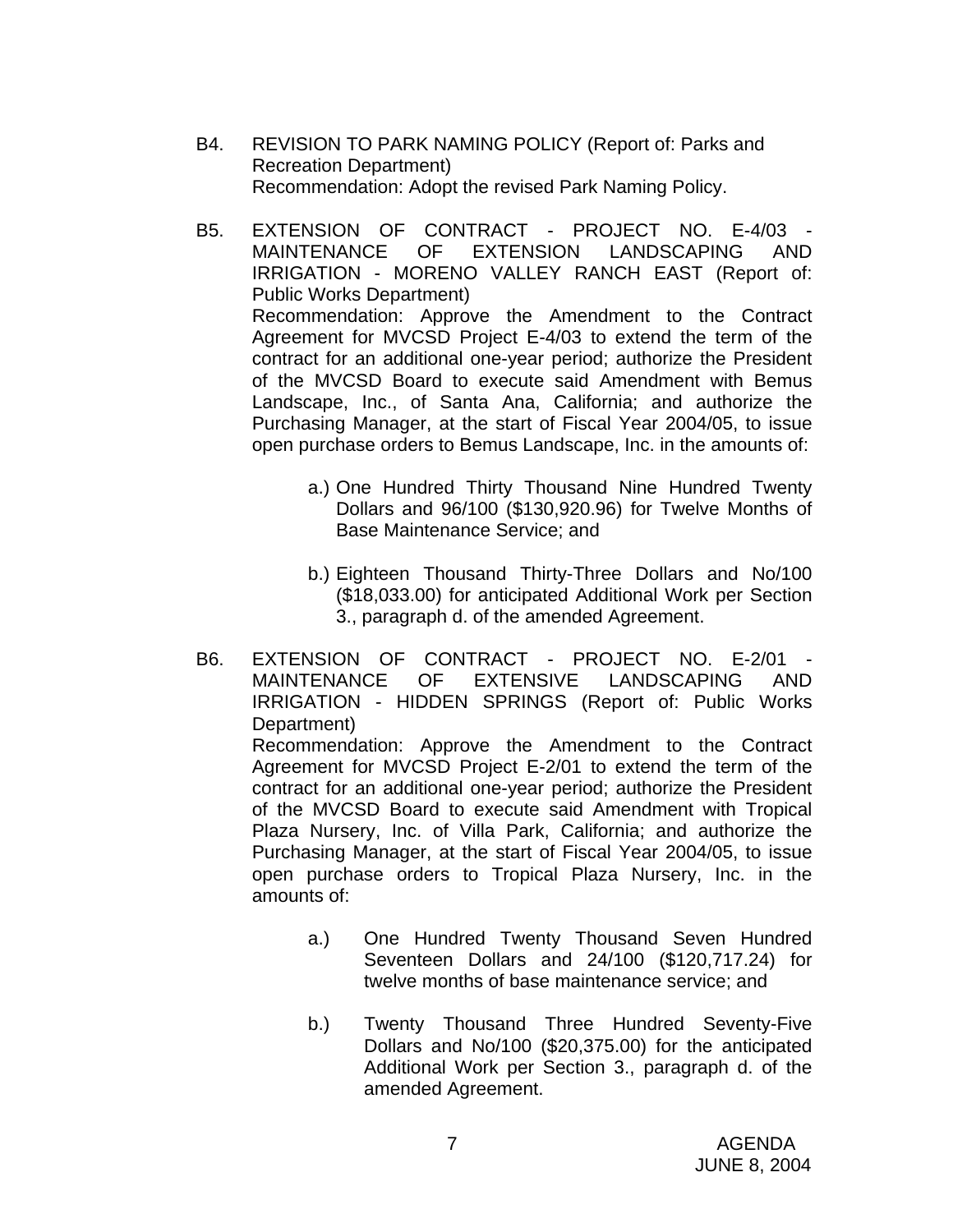B7. AUTHORIZATION TO AWARD CONTRACT FOR PROJECT NO. 03-18278240-50, ARTERIAL WALL FAÇADE, PILASTER, FENCING, ARBOR AND MONUMENT STRUCTURE REPAIR AND MAINTENANCE, MORENO VALLEY RANCH SPECIFIC PLAN (Report of: Public Works Department) Recommendation: Authorize an appropriation of \$392,016 from Zone E3- (West) fund balance (Account No. 182.3911) to Account No. 182.88224.7200 to provide arterial wall façade; award the contract for Project No. 03-18278240 to Thomco Construction, Incorporated, the lowest responsible bidder to provide arterial wall façade repair services along the arterial wall areas of the Moreno Valley Ranch West (E-3); authorize the Mayor to execute a contract with Thomco Construction, Incorporated to provide arterial wall façade repair services; and authorize the issuance of a purchase order to Thomco Construction, Incorporated in the amount of \$392,016, which includes the amount of the bid \$356,378 plus 10% contingency, \$35,638 when the contract has been signed by all parties (Account No. 182.88224.7200).

## **C. CONSENT CALENDAR** - **COMMUNITY REDEVELOPMENT AGENCY**

- C1. ORDINANCES FIRST READING BY TITLE ONLY Recommendation: Waive reading of all Ordinance Introductions and read by title only.
- C2. MINUTES SPECIAL MEETING OF MAY 18, 2004 (Report of: City Clerk's Department) Recommendation: Approve as submitted.
- C3. MINUTES REGULAR MEETING OF MAY 25, 2004 (Report of: City Clerk's Department) Recommendation: Approve as submitted.

### **D. CONSENT CALENDAR** - **BOARD OF LIBRARY TRUSTEES**

- D1. ORDINANCES FIRST READING BY TITLE ONLY Recommendation: Waive reading of all Ordinance Introductions and read by title only.
- D2. MINUTES REGULAR MEETING OF MAY 25, 2004 (Report of: City Clerk's Department) Recommendation: Approve as submitted.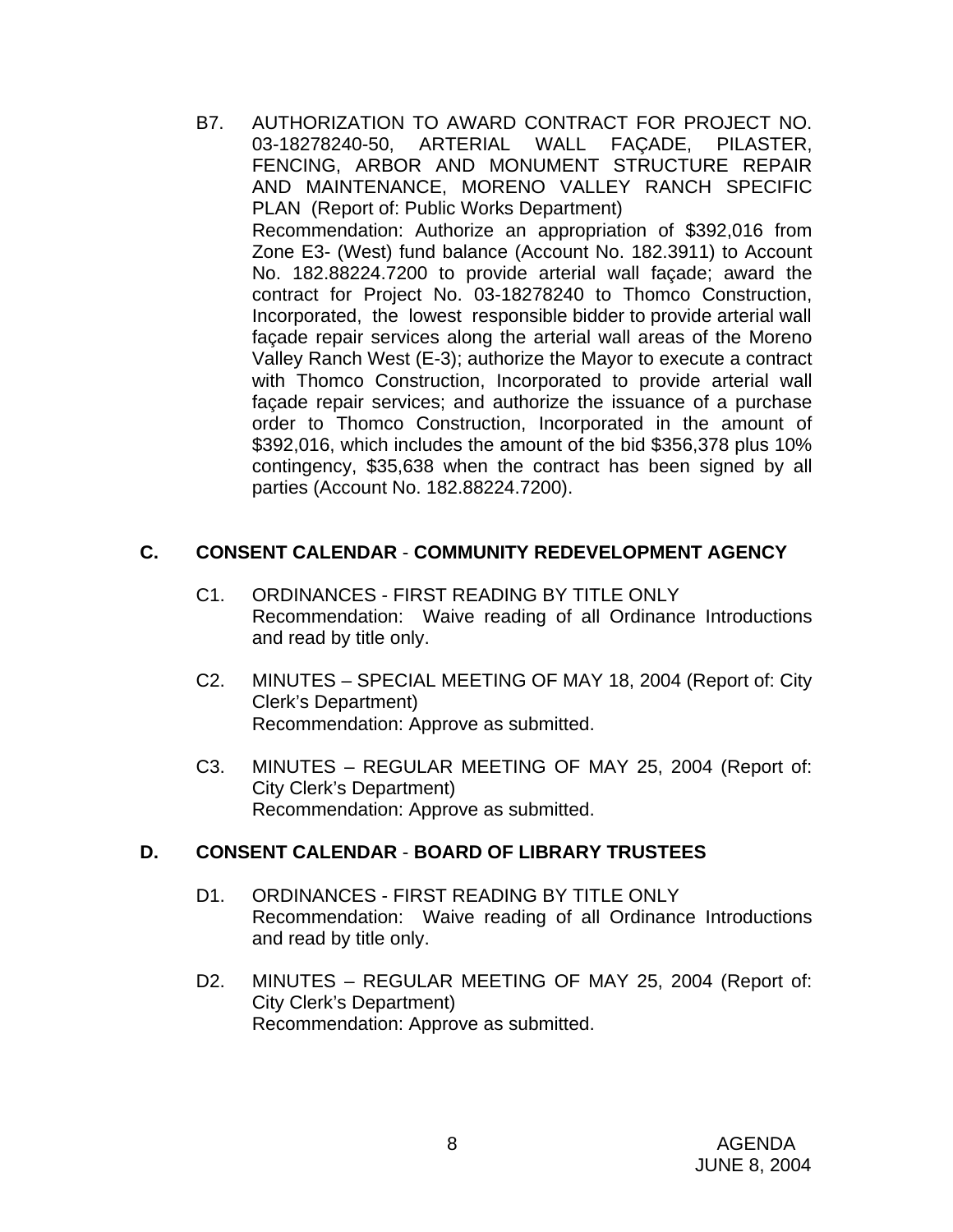## **E. PUBLIC HEARINGS**

Questions or comments from the public on a Public Hearing matter are limited to five minutes per individual and must pertain to the subject under consideration.

 Those wishing to speak should complete and submit a GOLDENROD speaker slip to the Bailiff.

E1. PUBLIC HEARING TO CONSIDER APPROVAL AND ADOPTION OF MORENO VALLEY COMMUNITY FACILITIES DISTRICT NO. 87-1 (TOWNGATE) ANNUAL SPECIAL TAX LEVY (Report of: Public Works Department) Recommendation: That the City Council, acting in its capacity as the legislative body of Community Facilities District (CFD) No. 87-1 (Towngate) approve and adopt Resolution No. 2004-38 implementing the rate and method of apportionment of the special tax levy required to cover the 2004/2005 annual debt service of CFD No. 87-1 (Towngate), as submitted in the Special Tax Report on file in the office of the City Treasurer.

### Resolution No. 2004-38

 A Resolution of the City Council of the City of Moreno Valley, California, Accepting and Approving the Special Tax Report for Fiscal Year 2004/2005 Regarding Community Facilities District No. 87-1 (Towngate)

E2. PUBLIC HEARING TO CONSIDER APPROVAL AND ADOPTION OF MORENO VALLEY COMMUNITY FACILITIES DISTRICT NO. 87-1 (TOWNGATE) IMPROVEMENT AREA NO. 1 ANNUAL SPECIAL TAX LEVY (Report of: Public Works Department) Recommendation: That the City Council, acting in its capacity as the legislative body of Community Facilities District (CFD) No. 87-1 (Towngate) Improvement Area No. 1 (the "District"), approve and adopt Resolution No. 2004-39 implementing the rate and method of apportionment of the special tax levy required to cover the annual debt service of CFD No. 87-1 (Towngate) Improvement Area No. 1, as submitted in the Special Tax Report on file in the office of the City Treasurer.

#### Resolution No. 2004-39

 A Resolution of the City Council of the City of Moreno Valley, California, Accepting and Approving the Report for Fiscal Year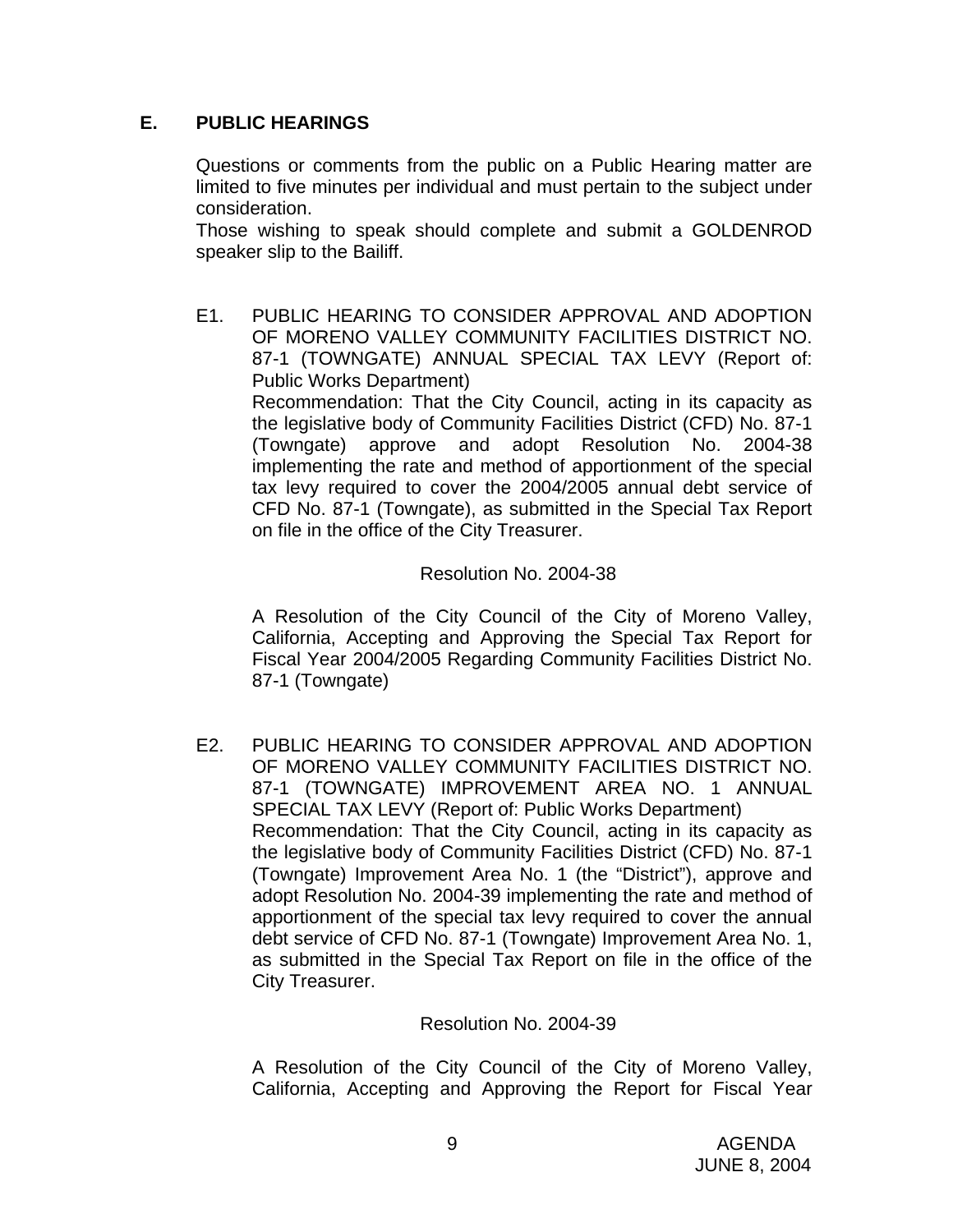2004/2005 Regarding Community Facilities District No. 87-1 (Towngate) Improvement Area No. 1

E3. PUBLIC HEARING TO CONSIDER APPROVAL AND ADOPTION OF MORENO VALLEY COMMUNITY SERVICES DISTRICT COMMUNITY FACILITIES DISTRICT NO. 1 (PARK MAINTENANCE) ANNUAL SPECIAL TAX LEVY (Report of: Public Works Department) Recommendation: That the City Council, acting in its capacity as the Board of Directors of the Moreno Valley Community Services District (CSD) and the legislative body of Community Facilities District (CFD) No. 1 (Park Maintenance), approve and adopt Resolution No. CSD 2004-05 implementing the rate and method of apportionment of the special tax levy required to cover the 2004/2005 public services, which includes all effort by Park Rangers, for maintenance and/or repair of Parks and Park Improvements within CFD NO. 1, as submitted in the Special Tax Report on file in the office of the City Treasurer.

## Resolution No. CSD 2004-05

 A Resolution of the Moreno Valley Community Services District of the City of Moreno Valley, California, Accepting and Approving the Special Tax Report for Fiscal Year 2004/2005 Regarding Community Facilities District No. 1

E4. PUBLIC HEARING TO CONSIDER APPROVAL AND ADOPTION OF COMMUNITY FACILITIES DISTRICT NO. 3 OF THE CITY OF MORENO VALLEY (AUTO MALL REFINANCING) SPECIAL TAX BONDS, SERIES 2000 ANNUAL SPECIAL TAX LEVY (Report of: Public Works Department)

 Recommendation: That the City Council, acting in its capacity as the legislative body of Community Facilities District No. 3 of the City of Moreno Valley (Auto Mall Refinancing) ("CFD No. 3"), approve and adopt Resolution No. 2004-40 implementing the rate and method of apportionment of the special tax levy required to cover the annual debt service of CFD No. 3, as submitted in the Special Tax Report on file in the office of the City Treasurer

### Resolution No. 2004-40

 A Resolution of the City Council of the City of Moreno Valley, California, Accepting and Approving the Special Tax Report for Fiscal Year 2004/2005 Regarding Community Facilities District No. 3 of the City of Moreno Valley (Auto Mall Refinancing)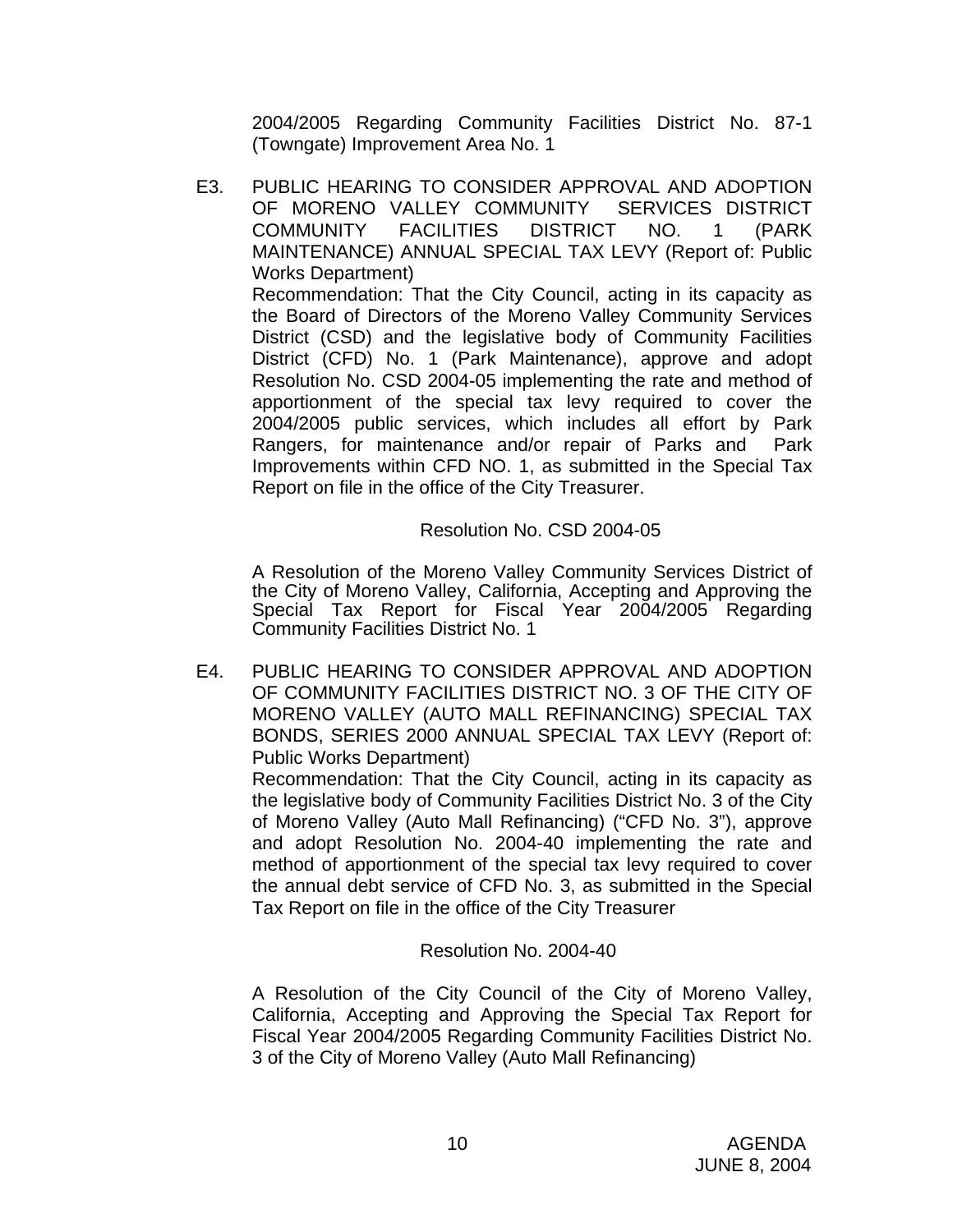- E5. PUBLIC HEARING TO CONSIDER APPROVING THE CONTINUANCE OF CURRENT MORENO VALLEY COMMUNITY SERVICES DISTRICT ANNUAL PARCEL CHARGES PROPOSED FOR 2004/2005 (Report of: Public Works Department) Recommendation: That the City Council, acting in their respective capacities as President and Members of the Board of Directors of the Moreno Valley Community Services District (CSD) ("the
	- 1) Resolution No. CSD 2004-06 (Zone A);

Board"), approve and adopt:

#### Resolution No. CSD 2004-06

A Resolution of the Moreno Valley Community Services District of the City of Moreno Valley, Approving the Continuance of the Currently Approved Parcel Charge for Furnishing Improvements and Maintenance for Parks and Recreation Services During Fiscal Year 2004/2005

2) Resolution No. CSD 2004-07 (Zone B);

### Resolution No. CSD 2004-07

 A Resolution of the Moreno Valley Community Services District of the City of Moreno Valley , California, Approving the Continuance of the Currently Approved Parcel Charge for Furnishing Improvements and Maintenance for Residential Street Lighting Services During Fiscal Year 2004/2005

3) Resolution No. CSD 2004-08 (Zone B-1A);

#### Resolution No. CSD 2004-08

A Resolution of the Moreno Valley Community Services District of the City of Moreno Valley, California, Approving the Continuance of the Currently Approved Parcel Charge for Furnishing Improvements for Residential Street Lighting Service to Kristen Court During Fiscal Year 2004/2005

4) Resolution No. CSD 2004-09 (Zone C);

#### Resolution No. CSD 2004-09

A Resolution of the Moreno Valley Community Services District of the City of Moreno Valley, California, Approving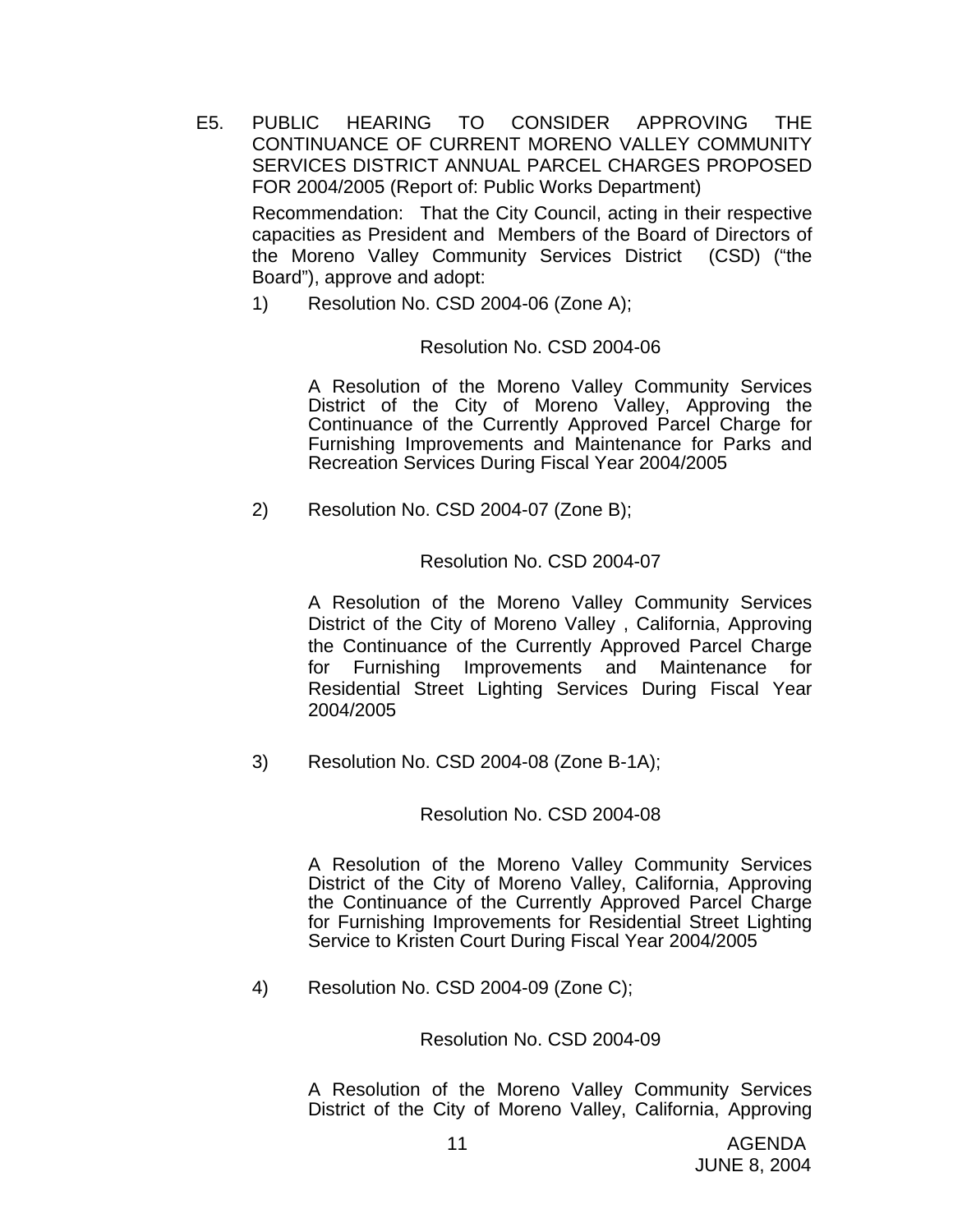the Continuance of the Currently Approved Parcel Charge for Furnishing Improvements and Maintenance for Intersection and Arterial Street Lighting Services During Fiscal Year 2004/2005

5) Resolution No. CSD 2004-10 (Zone D);

#### Resolution No. CSD 2004-10

A Resolution of the Moreno Valley Community Services District of the City of Moreno Valley, California, Approving the Continuance of the Currently Approved Parcel Charge for Furnishing Parkway Landscape Improvement and Maintenance Services During Fiscal Year 2004/2005

6) Resolution No. CSD 2004-11 (Zone E);

#### Resolution No. CSD 2004-11

A Resolution of the Moreno Valley Community Services District of the City of Moreno Valley, California, Approving the Continuance of the Currently Approved Parcel Charge for Furnishing High-Service-Level Parkways Improvement and Maintenance Services During Fiscal Year 2004/2005

7) Resolution No. CSD 2004-12 (Zone E-1A);

### Resolution No. CSD 2004-12

A Resolution of the Moreno Valley Community Services District of the City of Moreno Valley, California, Approving the Continuance of the Currently Approved Parcel Charge for Furnishing Zone E-1A Renaissance Park – Internal Parkway Landscape/Wall Maintenance Services During Fiscal Year 2004/2005

8) Resolution No. CSD 2004-13 (Zone E-3A);

Resolution No. CSD 2004-13

A Resolution of the Moreno Valley Community Services District of the City of Moreno Valley, California, Approving the Parcel Charge for Providing Zone E-3A (Tracts 30318, 30321, 30476 and 30714 – Internal Parkway Landscape/Wall Maintenance) Services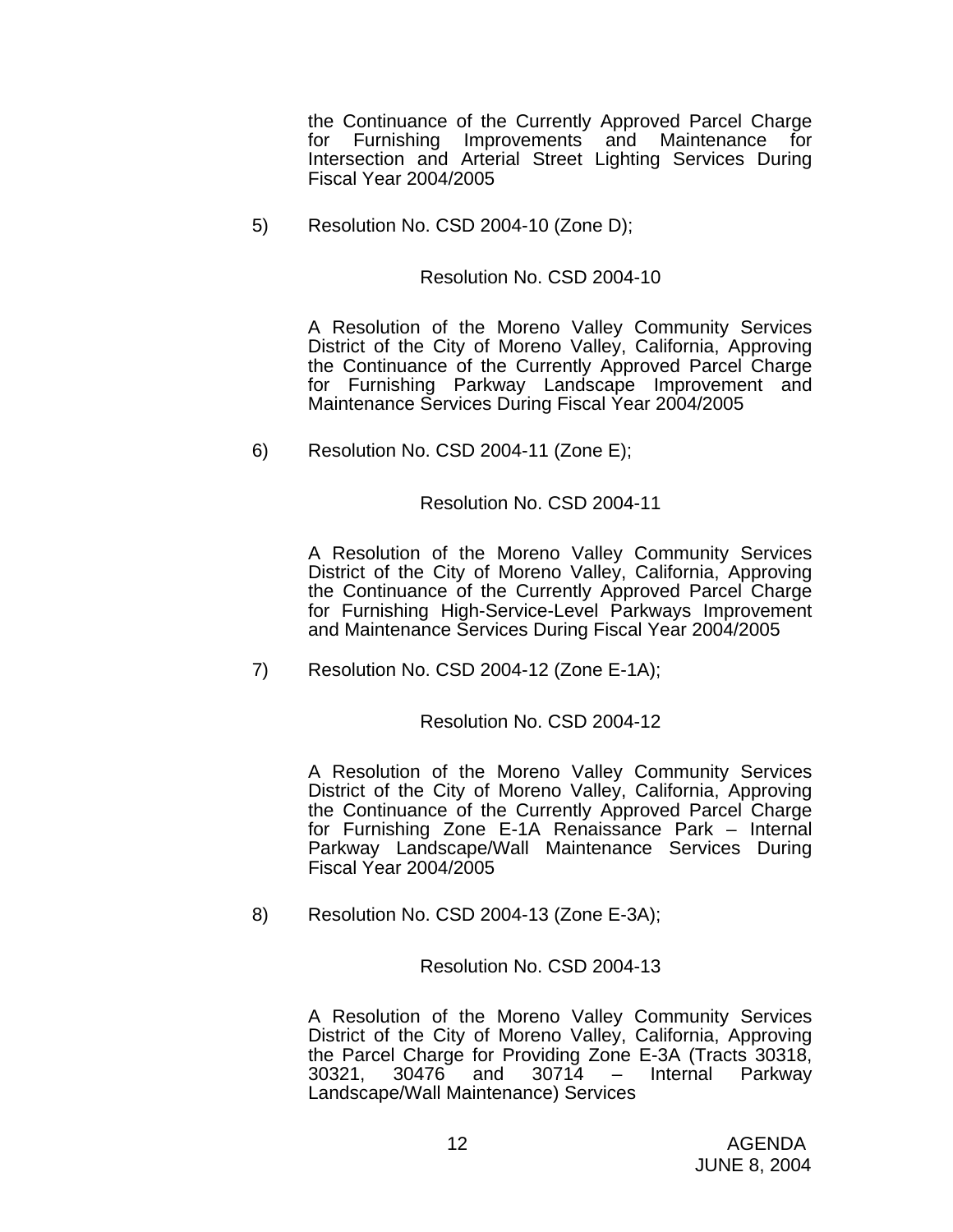9) Resolution No. CSD 2004-14 (Zone E-4A);

#### Resolution No. CSD 2004-14

A Resolution of the Moreno Valley Community Services District of the City of Moreno Valley, California, Approving the Parcel Charge for Providing Zone E-4A (Daybreak Development – Internal Parkway Landscape Maintenance) **Services** 

10) Resolution No. CSD 2004-15;

#### Resolution No. CSD 2004-15

A Resolution of the Moreno Valley Community Services District of the City of Moreno Valley, California, Approving the Continuance of the Currently Approved Zone M Parcel Charge Calculation for Furnishing Commercial/Industrial Median Maintenance Services During Fiscal Year 2004/2005

E6. A PUBLIC HEARING TO CONSIDER APPLICATION NOS. P03- 089, PA03-0137, PA03-0138, PA03-0140 AND PA03-0141, INVOLVING APPROXIMATELY 6.6 ACRES AT THE SOUTHWEST CORNER OF CACTUS AVENUE AND MORENO BEACH DRIVE (SITE 1) AND APPROXIMATELY 10.7 ACRES AT THE NORTHWEST CORNER OF JFK DRIVE AND MORENO BEACH DRIVE (SITE 2). P03-089 IS AN AMENDMENT TO THE EASTGATE SPECIFIC PLAN (SP207) TO CHANGE THE ZONING FOR BOTH SITE 1 AND SITE 2 FROM COMMERCIAL TO SP207 MFR-15, A NEW SPECIFIC PLAN ZONING CLASSIFICATION, ALLOWING UP TO 15 DWELLINGS PER ACRE. PA03-0137 AND PA03-0138 ARE TENTATIVE MAP AND PLOT PLAN APPLICATIONS TO ESTABLISH AN 87-UNIT CONDOMINIUM COMPLEX ON SITE 1. PA03-0140 AND PA03-0141 ARE PLOT PLAN AND TENTATIVE MAP APPLICATIONS TO ESTABLISH A 138-UNIT CONDOMINIUM COMPLEX ON SITE 2. (Report of: Community and Economic Development Department)

 Recommendation: That the City Council conduct a public hearing and:

- 1. Adopt a Negative Declaration for Application Nos. P03-089, PA03-0137, PA03-0138, PA03-0140 and PA03-0141; and
- 2. Introduce City Council Ordinance No. 667, based on the findings contained in the Ordinance, thereby approving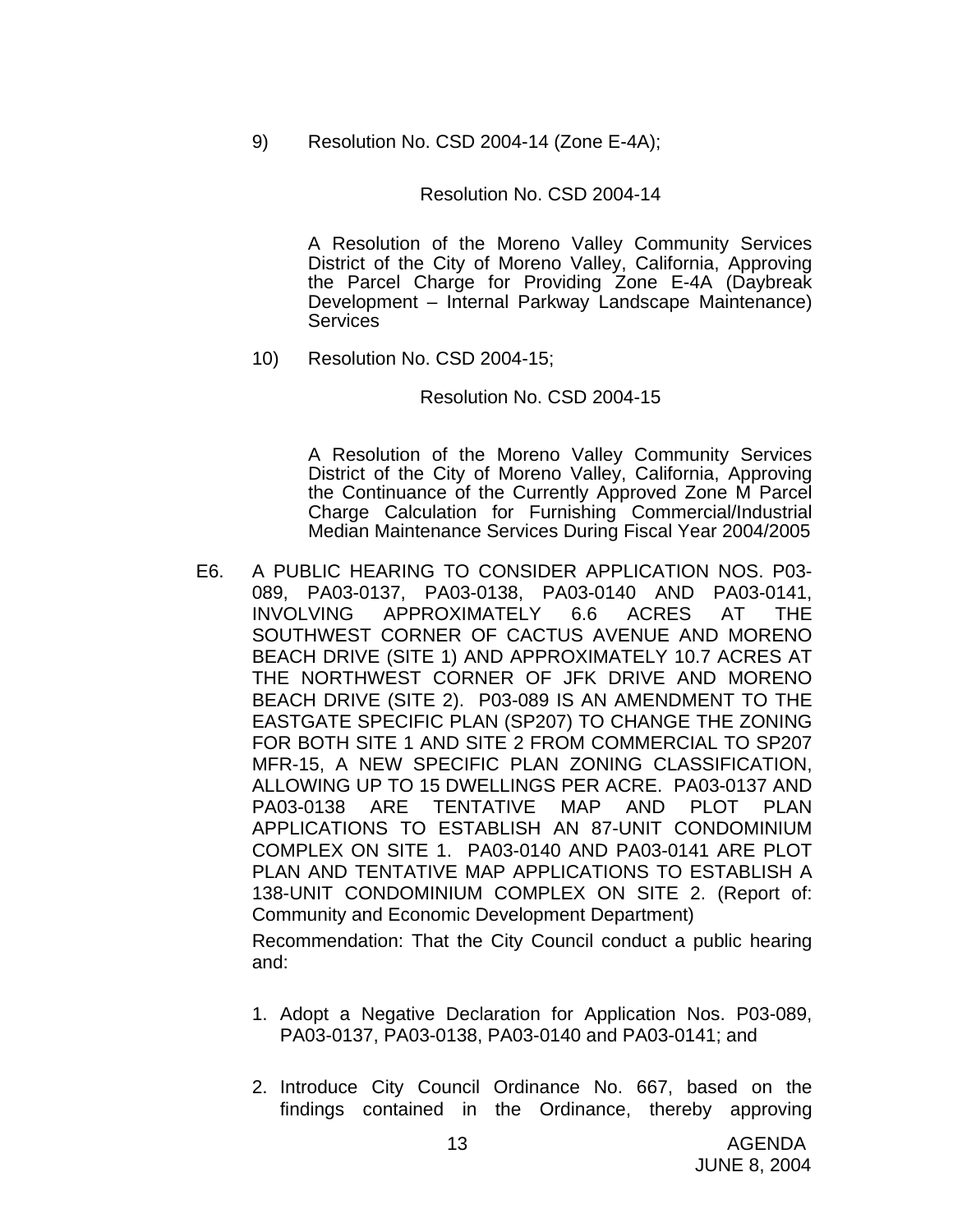Application P0-089, an amendment to the Eastgate Specific Plan (SP 207) and the Official Zoning Atlas. (roll call required); and

#### Ordinance No. 667

 An Ordinance of the City Council of the City of Moreno Valley, California, Amending the Eastgate Specific Plan and the Official Zoning Atlas by: (1) Amending the Eastgate Specific Plan Development Standards and Design Criteria Creating the Multiple Family Residential 15 Zone; and (2) Changing the Zoning from Commercial to Multiple Family Residential 15 Concerning the Southwest Corner of Cactus Avenue and Moreno Beach Drive and the Northwest Corner of John F. Kennedy Drive and Moreno Beach Drive

3. Adopt City Council Resolution No. 2004-43, approving Application Nos. PA03-0137, PA03-0138, PA03-0140 and PA03-0141 based on the findings in the Resolution and subject to the conditions of approval attached to the Resolution.

### Resolution No. 2004-43

A Resolution of the City Council of the City of Moreno Valley Approving: (1) Application Nos. PA03-0137 (Tentative Tract 31889) and PA03-0138 (Plot Plan to Establish a Condominium Complex on the Southwest Corner of Cactus Avenue and Moreno Beach Drive and (2) Application Nos. PA03-0140 (Plot Plan) and PA03-0141 (Tentative Tract 31890) to Establish a Condominium Complex on the Northwest Corner of John F. Kennedy Drive and Moreno Beach Drive

## **F. ITEMS REMOVED FROM CONSENT CALENDARS FOR DISCUSSION OR SEPARATE ACTION**

### **G. REPORTS**

- G1. CITY COUNCIL REPORTS ON REGIONAL ACTIVITIES
	- a. Report on Southern California Association of Governments (SCAG) by Council Member Bonnie Flickinger
	- b. Report on Western Riverside Council of Governments (WRCOG) by Council Member Charles White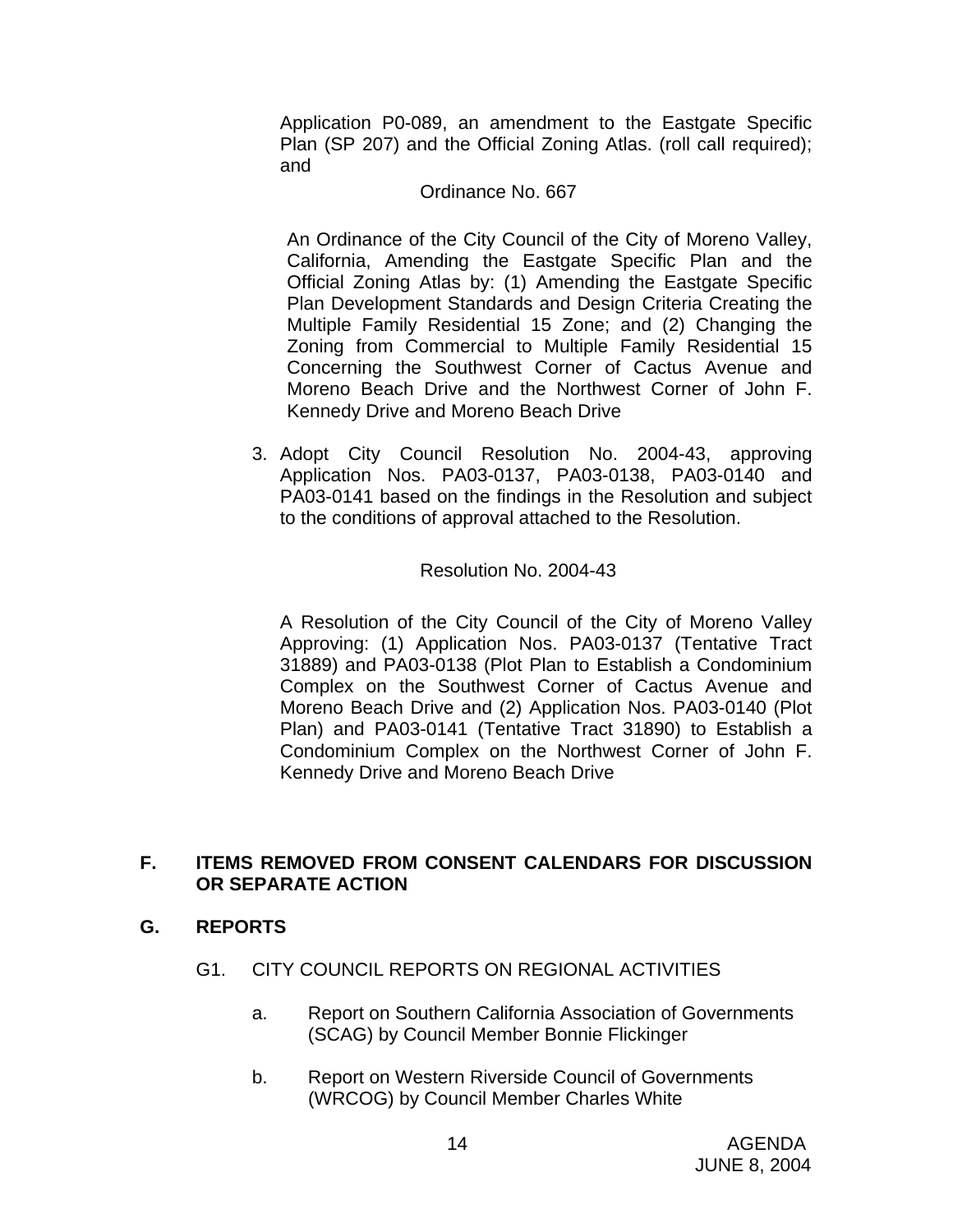- c. Report on Mobile Source Air Pollution Reduction Review Committee (MSRC) by Mayor West
- G2. REPORT TO CONSIDER PUBLIC COMMENTS REGARDING MAIL BALLOT PROCEEDING FOR COMMUNITY SERVICES DISTRICT ZONE M (COMMERCIAL/INDUSTRIAL IMPROVED MEDIAN MAINTENANCE). INDUSTRIAL DEVELOPMENT INTERNATIONAL, APN 312-250-022 - EAST OF PERRIS BOULEVARD AND SOUTH OF GLOBE STREET (Report of: Public Works Department) Recommendation: That the City Council, acting in their respective capacities as President and Members of the Board of Directors of the Moreno Valley Community Services District (CSD), accept public comments regarding the proposed inclusion of Industrial Development International, APN 312-250-022 into the CSD Zone M (Commercial/Industrial Improved Median Maintenance).
- G3. DEVELOPMENT SERVICES BUDGET ADJUSTMENT AND AUTHORIZATION TO HIRE PUBLIC WORKS DEVELOPMENT COORDINATOR (Report of: Public Works Department) Recommendation: That the City Council approve the addition of the Public Works Development Coordinator position to the City's position control roster; appropriate \$10,000 for the cost of the position and related facility and support services for the remainder of FY 2003-04, with the understanding that the position and full year appropriations be included in the FY 2004-05 budget; and approve the Project Management Agreement with Highland Fairview Properties to provide funding for the new position.
- G4. MARCH JOINT POWERS AGREEMENT AMENDMENT #8 (Report of: Community and Economic Development Department) Recommendation: That the City Council approve the following proposed amendments to the Joint Powers Agreement between the Cities of Moreno Valley, Perris and Riverside and the County of Riverside relating to the use and reuse of March Air Force Base:
	- a. To require only the vote of five members for the transaction of business, rather than six, as currently required;
	- b. To grant March Joint Powers Authority the power to issue bonds; and
	- c. To grant March Joint Powers Authority the power to tax.

Staff further recommends that the City Council not approve the proposed amendment that would grant March Joint Powers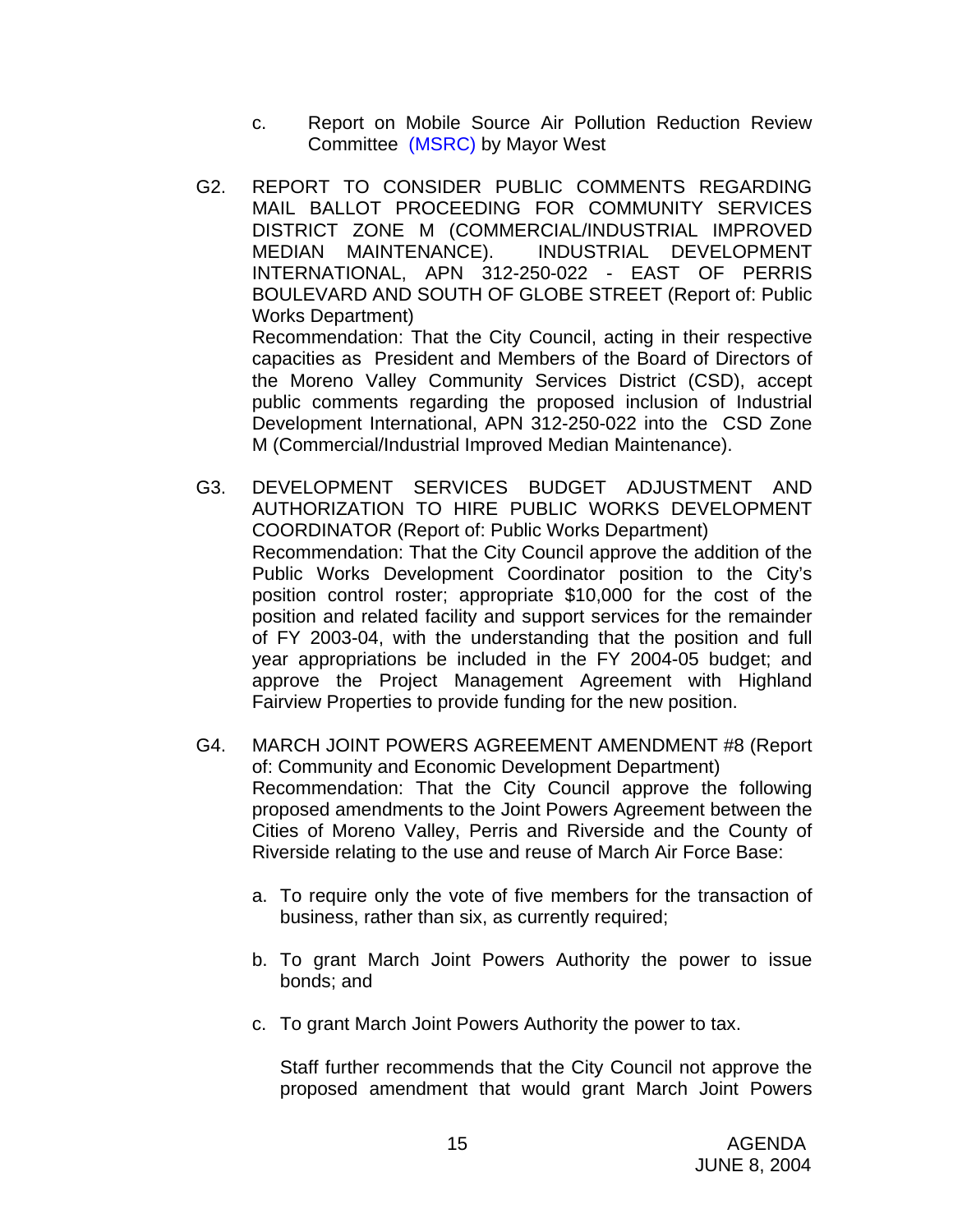Authority the power to condemn real property, unless alternative amendment language is proposed that would allow a participating City or County to deny a property condemnation proceeding that affects real property within, or contiguous to, the jurisdiction of that City or County.

- G5. LEGISLATIVE UPDATE (Report of: Assistant City Manager) Recommendation: City Council receive and file the report.
- G6. CITY MANAGER'S REPORT (Informational Oral Presentation not for Council action)

## **H. LEGISLATIVE ACTIONS**

ORDINANCES - 1ST READING AND INTRODUCTION

H1. REQUEST TO INTRODUCE AN ORDINANCE RENAMING ADVISORY COMMITTEES TO BOARDS OR COMMISSIONS (Report of: Assistant City Manager) Recommendation: That the City Council introduce Ordinance No. 666 renaming the various advisory committees to either boards or commissions as indicated below:

 Library Advisory Commission Parks and Recreation Commission Traffic Safety Commission Cultural Preservation Board Ecological Protection Board Recreational Trails Board Senior Citizens Board

Ordinance No. 666

 An Ordinance of the City Council of the City of Moreno Valley, California, Amending Chapters 2.06, 2.19, 2.21, 2.22, 2.24, 2.27, and 2.28 of Title 2; and Chapter 7.03 of Title 7 of the City of Moreno Valley Municipal Code, Relating to Boards and Commissions

ORDINANCES - 2ND READING AND ADOPTION

ORDINANCES - URGENCY ORDINANCES - NONE

RESOLUTIONS – NONE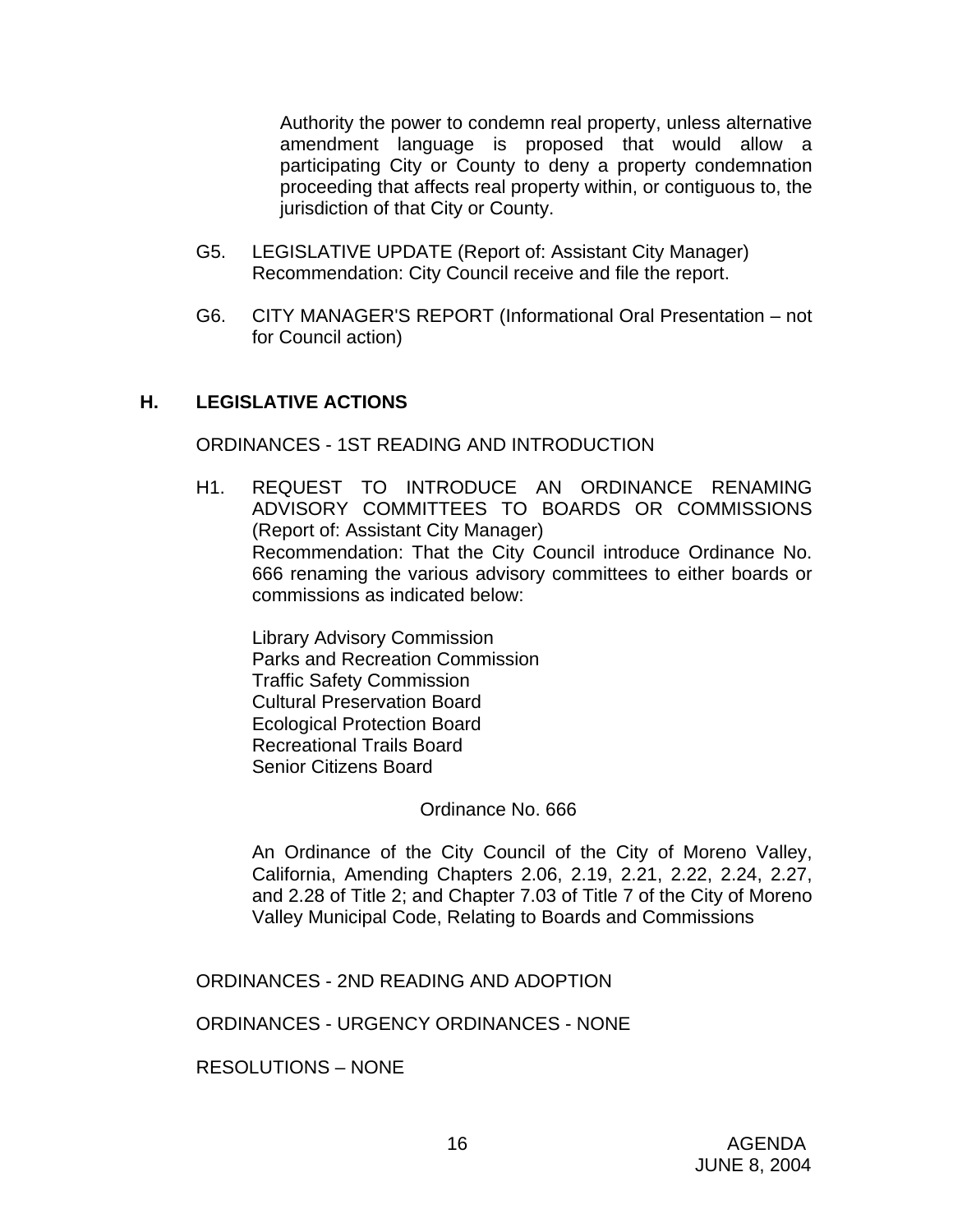PUBLIC COMMENTS **ON ANY SUBJECT NOT ON THE AGENDA** UNDER THE JURISDICTION OF THE CITY COUNCIL

Those wishing to speak should complete and submit a BLUE speaker slip to the Bailiff. There is a three-minute time limit per person. All remarks and questions shall be addressed to the presiding officer or to the City Council and not to any individual Council member, staff member or other person.

### **CLOSING COMMENTS AND/OR REPORTS OF THE CITY COUNCIL, COMMUNITY SERVICES DISTRICT, OR COMMUNITY REDEVELOPMENT AGENCY**